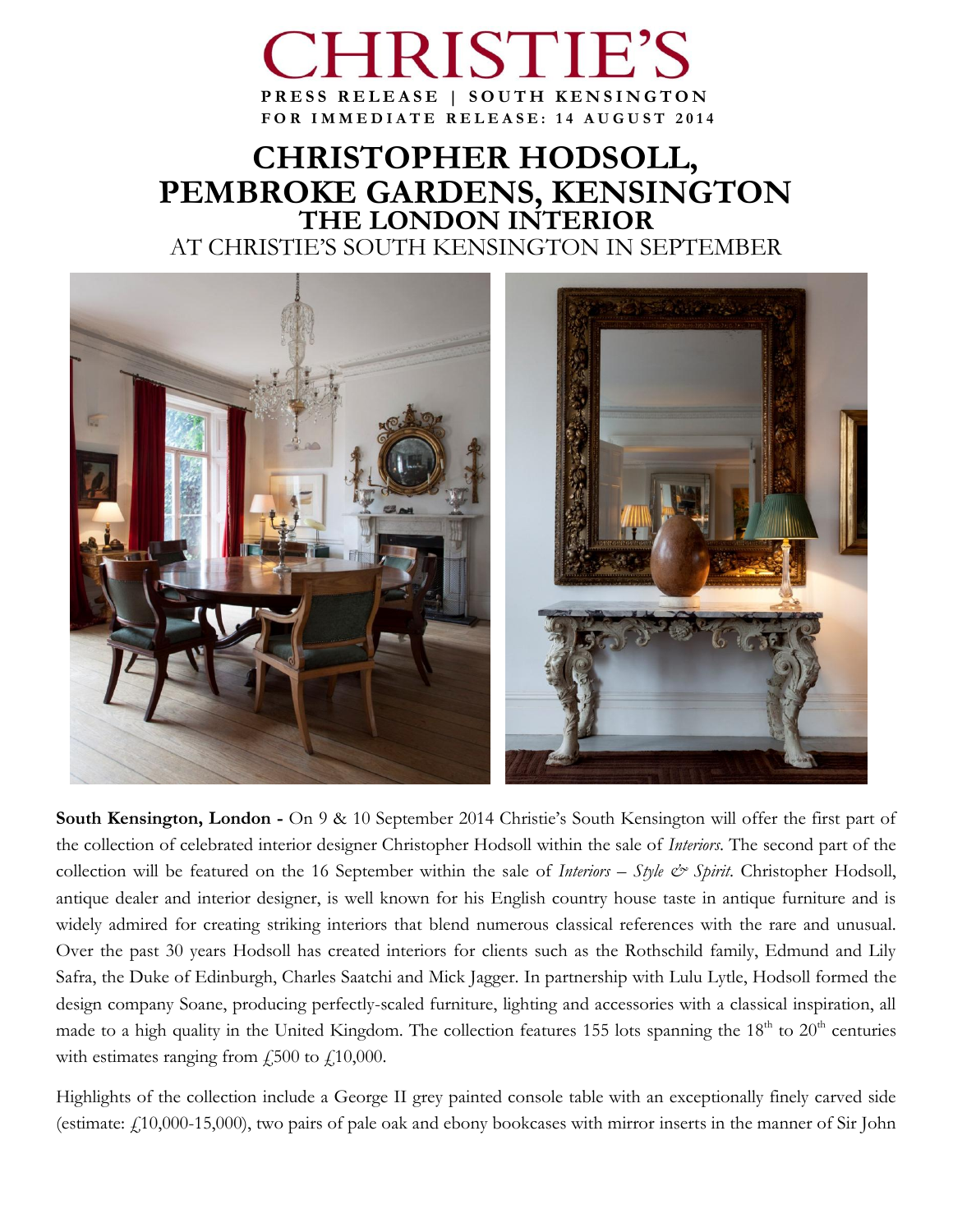Soane, inspired by the bookcases in his breakfast room at Lincolns Inn Fields (estimate:  $\text{\textsterling}2,000$ -3,000 per lot), and a fine extending dining table in the manner of Robert Jupe (estimate: £10,000-15,000).

### **HIGHLIGHTS**







A white bust of a youth with grapes and leaves Estimate: £2,000-3,000



A pair of glass, copper and steel 'Olympia' wall appliques by Mark Brazier-Jones Estimate: £1,500-2,000

A parrot painted by a follower of Jakob Bogdani Estimate: £1,000-1,500



Two pairs of Pale oak and Ebony Bookcases with mirror inserts in the manner of Sir John Soane (two shown) Estimate: £2,000-3,000 (per lot)

A large pair of gilt-bronze mounted malachite veneered urns Estimate: £8,000-12,000



A George II grey painted side table Estimate: £10,000-15,000

**PRESS CONTACT: Dernagh O'Leary | +44(0)207 752 3121 [|doleary@christies.com](mailto:%7Cdoleary@christies.com)**